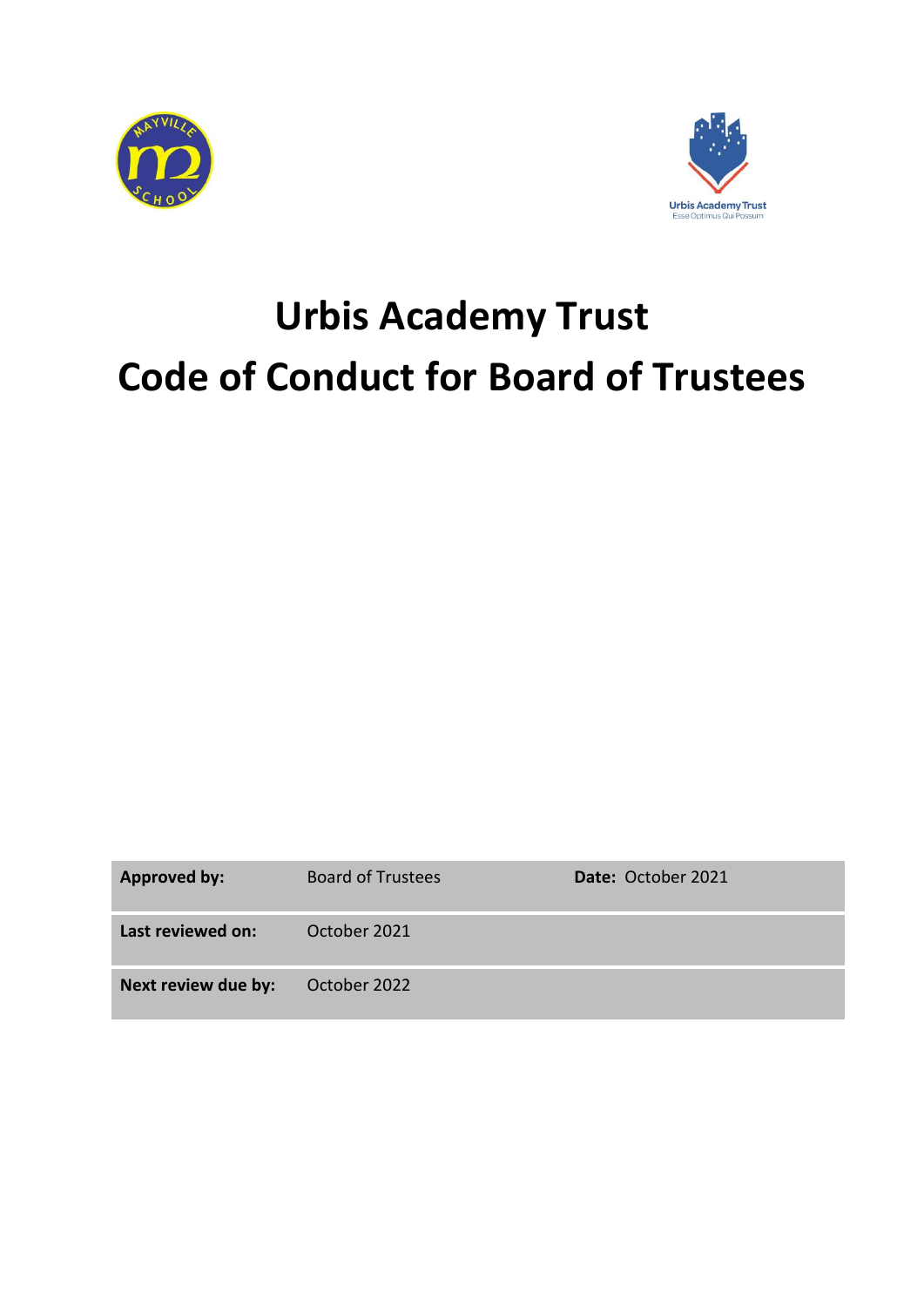#### **1. INTRODUCTION**

- 1.1 The board of trustees is the school's accountable board. This document sets out the role of the board of trustees and the level of expectations of all trustees of the school. It is not intended to be an exhaustive list of instructions, but is to be a guide for all trustees to abide by.
- 1.2 This document is to be reviewed annually by the board of trustees, at the first meeting of the autumn term. An in year review of this document may take place at any time to ensure the governing board continues to offer the highest standard of professional conduct.

## **2. AS A BOARD OF TRUSTEES, OUR THREE CORE FUNCTIONS ARE:**

- To set the vision and strategic direction of school;
- To hold the headteacher to account for its educational performance; and
- To ensure financial resources are well spent.

### **3. THE BOARD OF TRUSTEES**

- 3.1 Sets the strategic direction of the school by:
	- Setting the values, aims and objectives for the school;
	- Agreeing the policy framework for achieving those aims and objectives;
	- Setting targets;
	- Agreeing the school improvement strategy, which includes approving the budget and agreeing the staffing structure.
- 3.2 Challenges and supports the school by monitoring, reviewing and evaluating:
	- The implementation and effectiveness of the policy framework;
	- Progress towards targets;
	- The implementation and effectiveness of the school improvement strategy;
	- The budget and the staffing structure.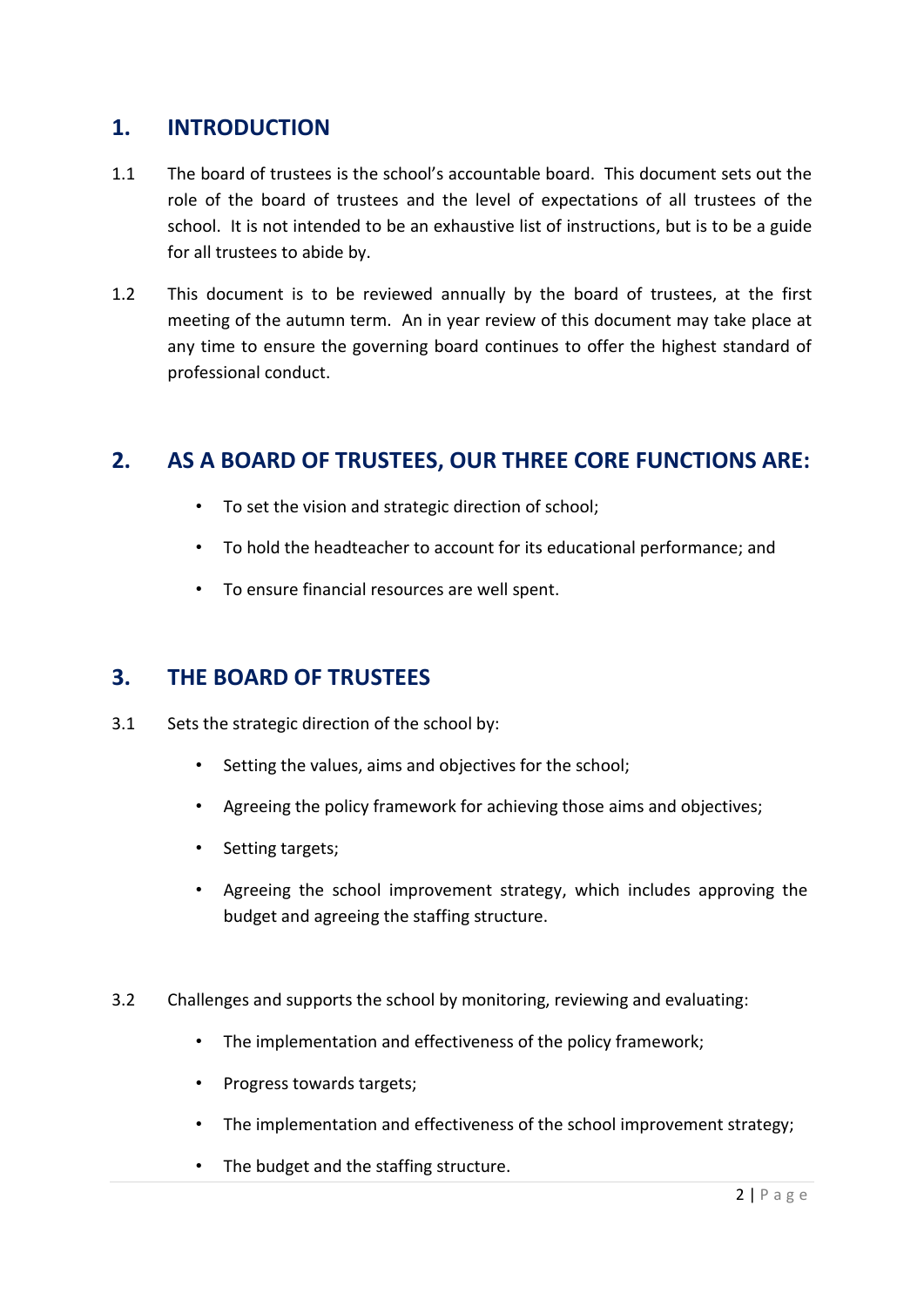- 3.3 Ensures accountability by:
	- Reviewing and signing off the school's own self-evaluation report;
	- Responding to Ofsted reports when necessary;
	- Holding the headteacher to account for the performance of the school;
	- Ensuring parents and pupils are involved, consulted and informed as appropriate;
	- Making information available to the school community.
- 3.4 The board of trustees is also responsible for the appointment and performance management of the headteacher who will deliver the school aims and report appropriately to the board of trustees. The headteacher is responsible for the day to day management of the school, implementation of the agreed policy framework and school improvement strategy, and delivery of the curriculum.

# **4. FOR THE BOARD OF TRUSTEES TO CARRY OUT THEIR ROLE EFFECTIVELY, TRUSTEES MUST BE:**

- Prepared and equipped to take their responsibilities seriously;
- Acknowledged as the accountable board by the lead professionals;
- Supported by the appropriate authorities in that task; and
- Be willing and able to monitor and review their own performance.

#### **5. THE ROLE OF A TRUSTEE**

- 4.1 In law, the board of trustees is a corporate board, which means:
	- No trustee can act on her/his own without proper authority from the full board of trustees;
	- All trustees carry equal responsibility for decisions made, and
	- Although appointed through different routes (i.e. parents & staff elections, local authority nomination, community members, and foundation appointments), the overriding concern of all trustees has to be the achievement and welfare of the school as a whole.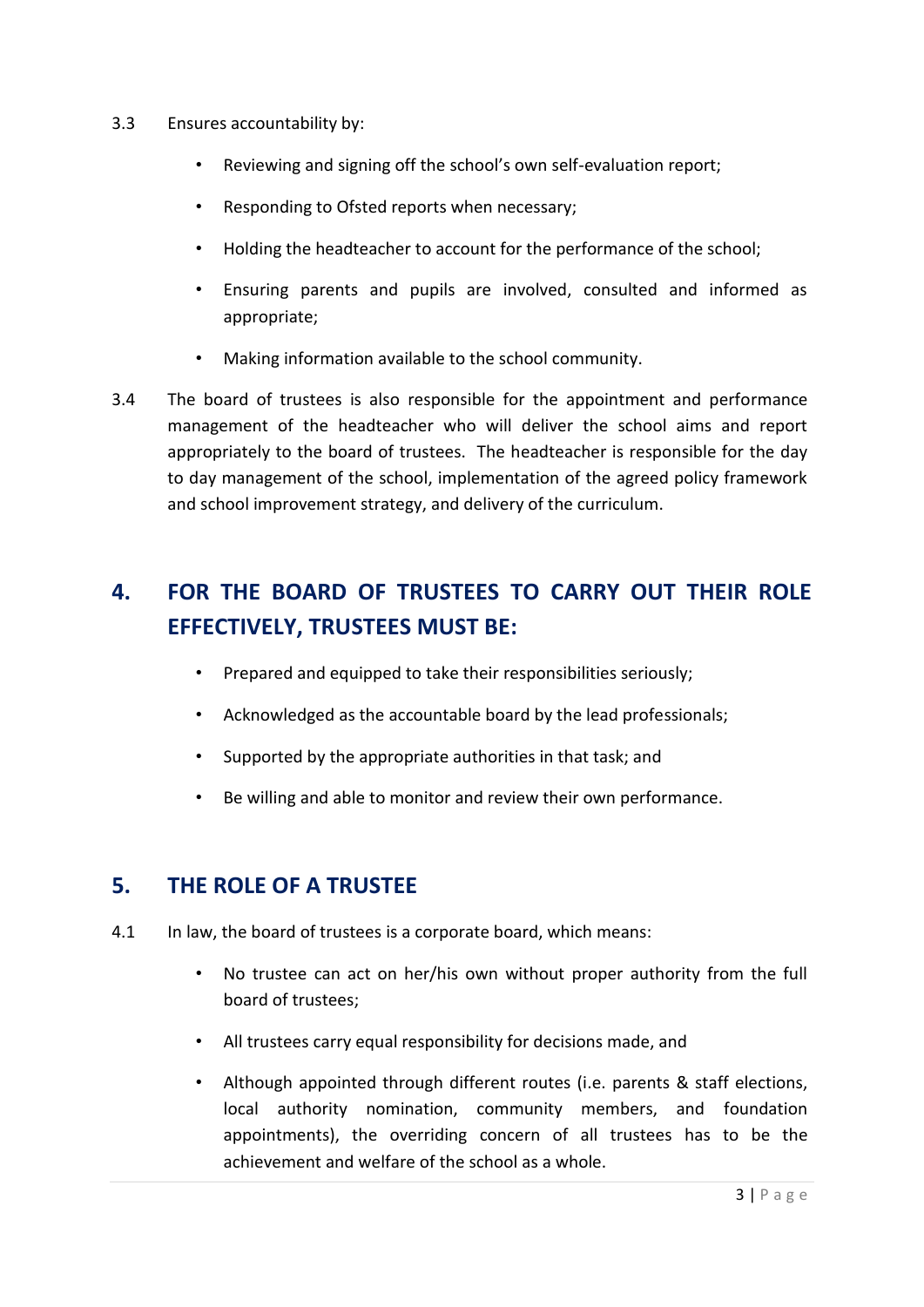### **6. THE BOARD OF TRUSTEES WILL:**

- Understand its purpose and the role of the headteacher as set out above;
- Operate at a strategic level, leaving the headteacher and senior school leaders responsible and accountable to it for the operational day-to-day running of the school;
- Accept that we have no legal authority to act individually, except when the board of trustees has given us delegated authority to do so, and therefore we will only speak on behalf of the board of trustees when we have been specifically authorised to do so;
- Accept collective responsibility for all decisions made by the board of trustees or its delegated agents. This means that we will not speak against majority decisions outside the board of trustees' meeting;
- Fulfil its a duty to act fairly and without prejudice, and in so far as we have responsibility for staff, we will fulfil all that is expected of a good employer;
- Encourage open government and will act appropriately;
- Consider carefully how our decisions may affect the community and other schools;
- Always be mindful of our responsibility to maintain and develop the ethos and reputation of our school. Our actions within the school and the local community will reflect this;
- And in making or responding to criticism or complaints affecting the school, we will follow the procedures established by the board of trustees.

# **7. COMMITMENT**

- We acknowledge that accepting office as a trustee involves the commitment of significant amounts of time and energy.
- We will each involve ourselves actively in the work of the board of trustees, and accept our fair share of responsibilities, including service on committees or working groups.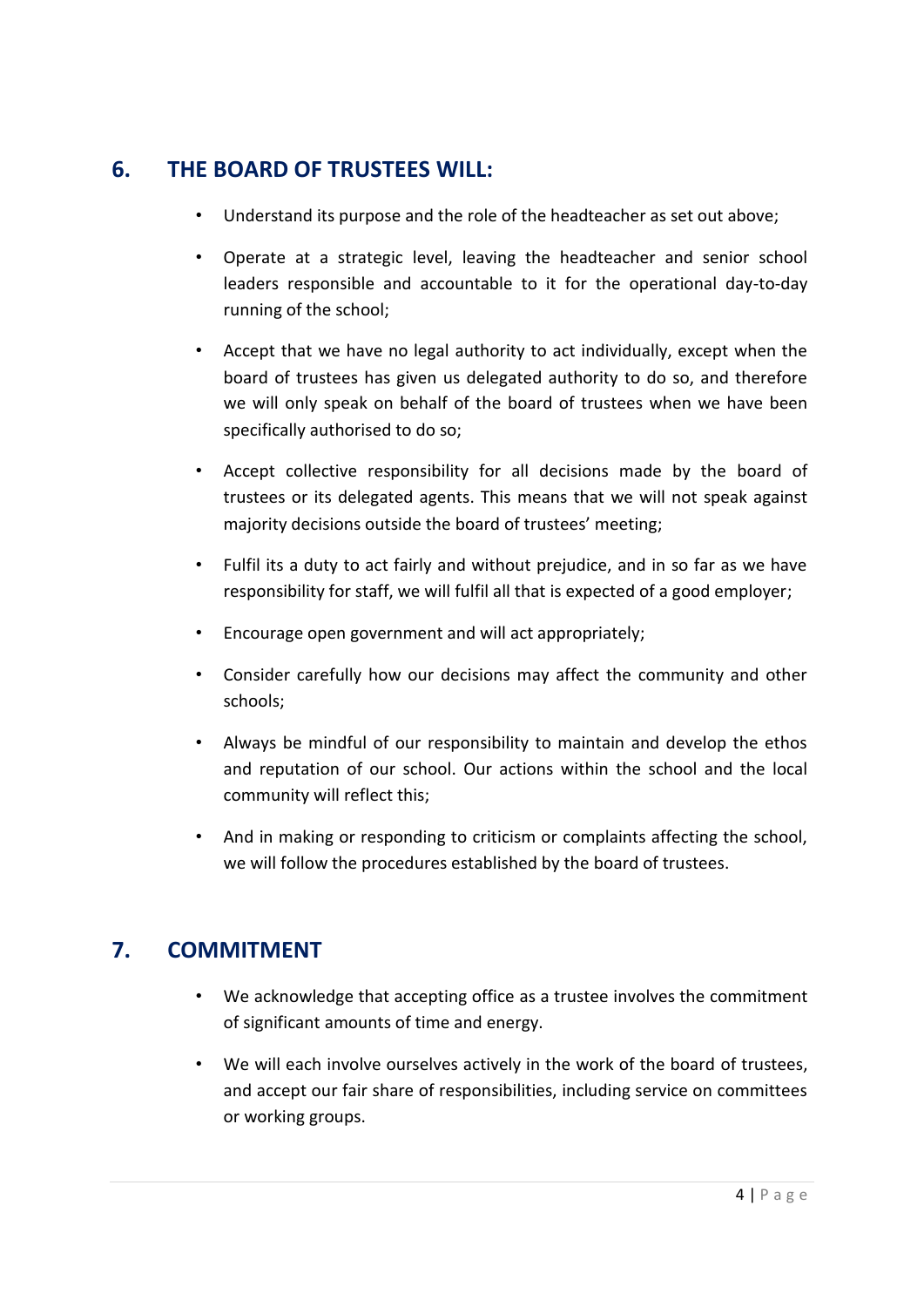- We will make full efforts to attend all meetings and where we cannot attend explain in advance in full why we are unable to.
- We will get to know the school well and respond to opportunities to involve ourselves in school activities.
- Our visits to school will be arranged in advance with the staff and undertaken within the framework established by the board of trustees and agreed with the headteacher.
- We will consider seriously our individual and collective needs for training and development, and will undertake an annual skills review and attend relevant training.
- We each will attend a trustee induction training programme and any other training deemed necessary to fulfil our roles effectively.
- We are committed to actively supporting and challenging the headteacher.

#### **8. RELATIONSHIPS**

- We will strive to work as a team in which constructive working relationships are actively promoted.
- We will express views openly, courteously and respectfully in all our communications with other trustees.
- We will support the chair in their role of ensuring appropriate conduct both at meetings and at all times.
- We are prepared to answer queries from other trustees in relation to delegated functions and take into account any concerns expressed, and we will acknowledge the time, effort and skills that have been committed to the delegated function by those involved.
- We will seek to develop effective working relationships with the headteacher, staff and parents, the local authority and other relevant agencies and the community.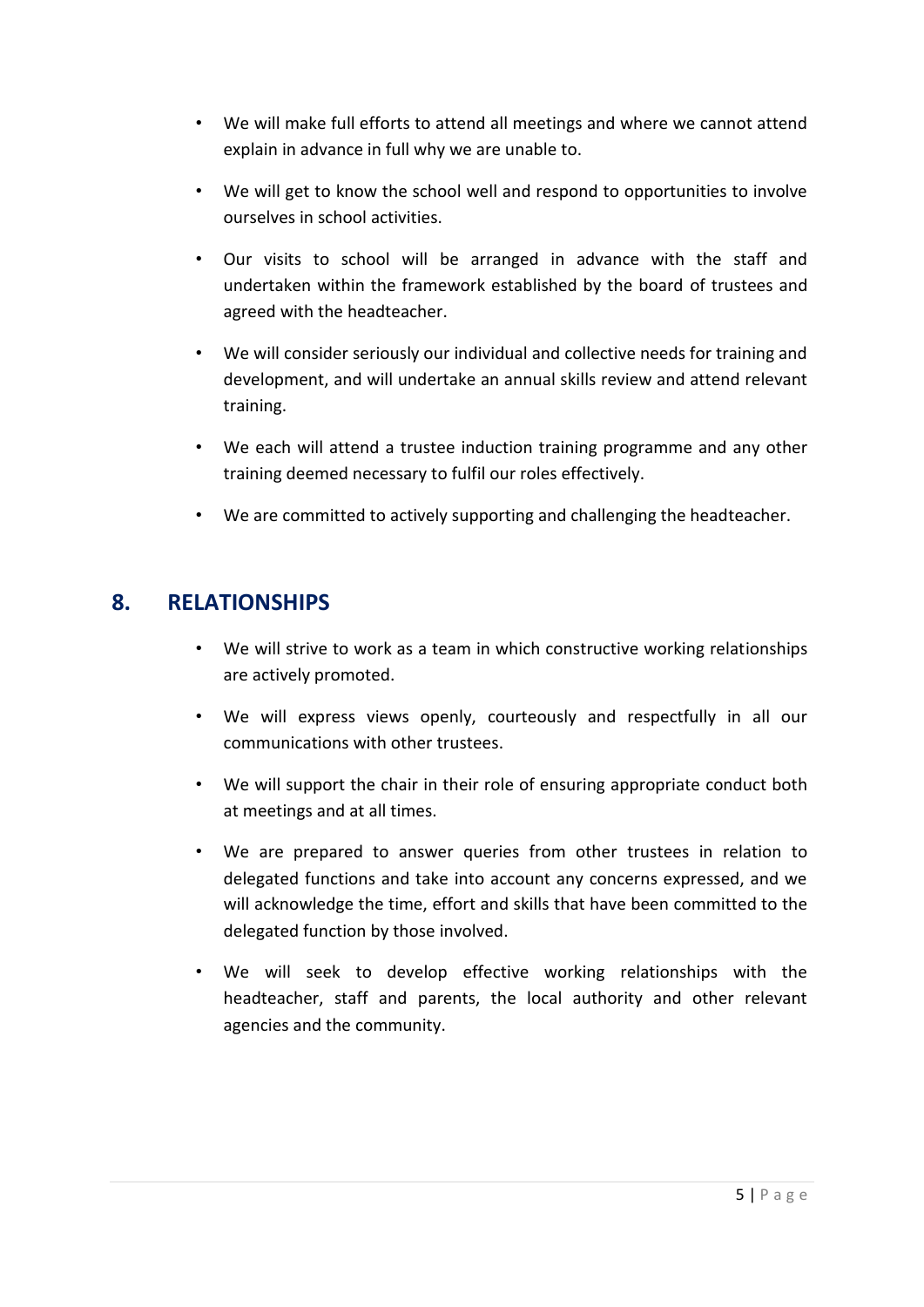### **9. CONFIDENTIALITY**

- We will observe complete confidentiality when matters are deemed confidential or where they concern specific members of staff or pupils, both inside or outside school.
- We will exercise the greatest prudence at all times when discussions regarding school business arise outside a board of trustees meeting.
- We will not reveal the details of any board of trustee vote.

### **10. CONFLICTS OF INTEREST**

- We will record any personal, pecuniary or other business interest that we have in connection with the board of trustees' business in the Register of Business Interests.
- We will declare any pecuniary interest or a personal interest, which could be perceived as a conflict of interest - in a matter under discussion at a meeting and offer to leave the meeting for the appropriate length of time.
- We will declare if we are a relative to any individual or organisation that is connected to a member or trustee of the academy trust of which we govern
- The board of trustees will abide by the council's model process for maintaining the register of interests.

### **11. DELEGATION**

11.1 The board of trustees agrees to delegate some of its functions to committees and individual link trustees; terms of reference for each established committee will be reviewed annually and approved by the board of trustees. Each committees and/or individuals must report back to the board of trustees on any activities they have carried out on its behalf. The board of trustees understand that it always acts as a 'corporate board' and remains accountable in law and to Ofsted for the performance of all its duties and functions.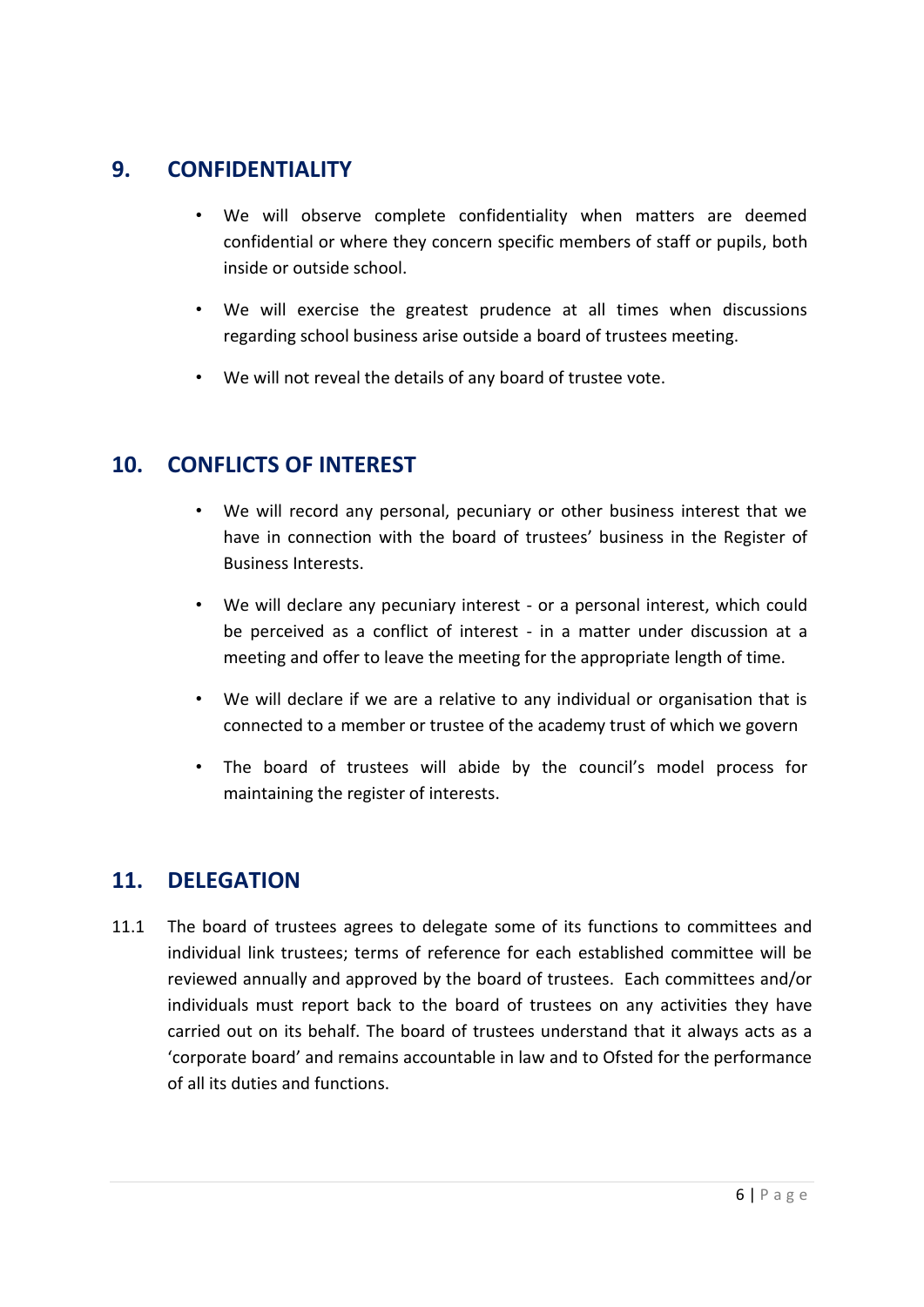11.2 In reviewing delegation, the board of trustees notes that the chair of trustees must not exercise as an individual any of the functions of the board of trustees except where this has been sanctioned by the board of trustees or in the specific circumstances permitted within regulations. The chair of trustees is permitted to act in cases of urgency where a delay in exercising the function would be likely to be seriously detrimental to the interests of the school, a pupil, parent or member of staff.

## **12. TRUSTEES' ALLOWANCES:**

**.** 

12.1 Payments can only be paid for expenditure necessarily incurred to enable the person to perform any duty as a trustee. This does not include payments to cover loss of earnings for attending meetings. Travel expenses must be at a rate not exceeding the HM Revenue and Customs (HMRC) approved mileage rates, which are changed annually and are on HMRC website. Other expenses should be paid on provision of a receipt and be limited to the amount shown on the receipt.'<sup>1</sup>

# **13. BREACH OF THIS CODE OF PRACTICE**

- If we believe this code has been breached, we will raise this issue with the chair of trustees and the chair will investigate; the board of trustees should only use suspension as a last resort after seeking to resolve any difficulties or disputes in more constructive ways;
- Should it be the chair of trustees that we believe has breached this code, another trustee, such as the vice chair will investigate;
- We understand that any allegation of a material breach of this code of practice by any trustee shall be raised at a meeting of the board and, if agreed to be substantiated by a majority of trustees, shall be minuted and can lead to consideration of suspension from the trustees' board;
- We are aware of the provisions of regulation 17 of the School Governance (Procedures) (England) Regulations 2013, which pertain to the grounds for suspension as a school trustee.

<sup>1</sup> The School Governance (Roles, Procedures and Allowances) (England) Regulations 2013 (January 2014) Departmental advice.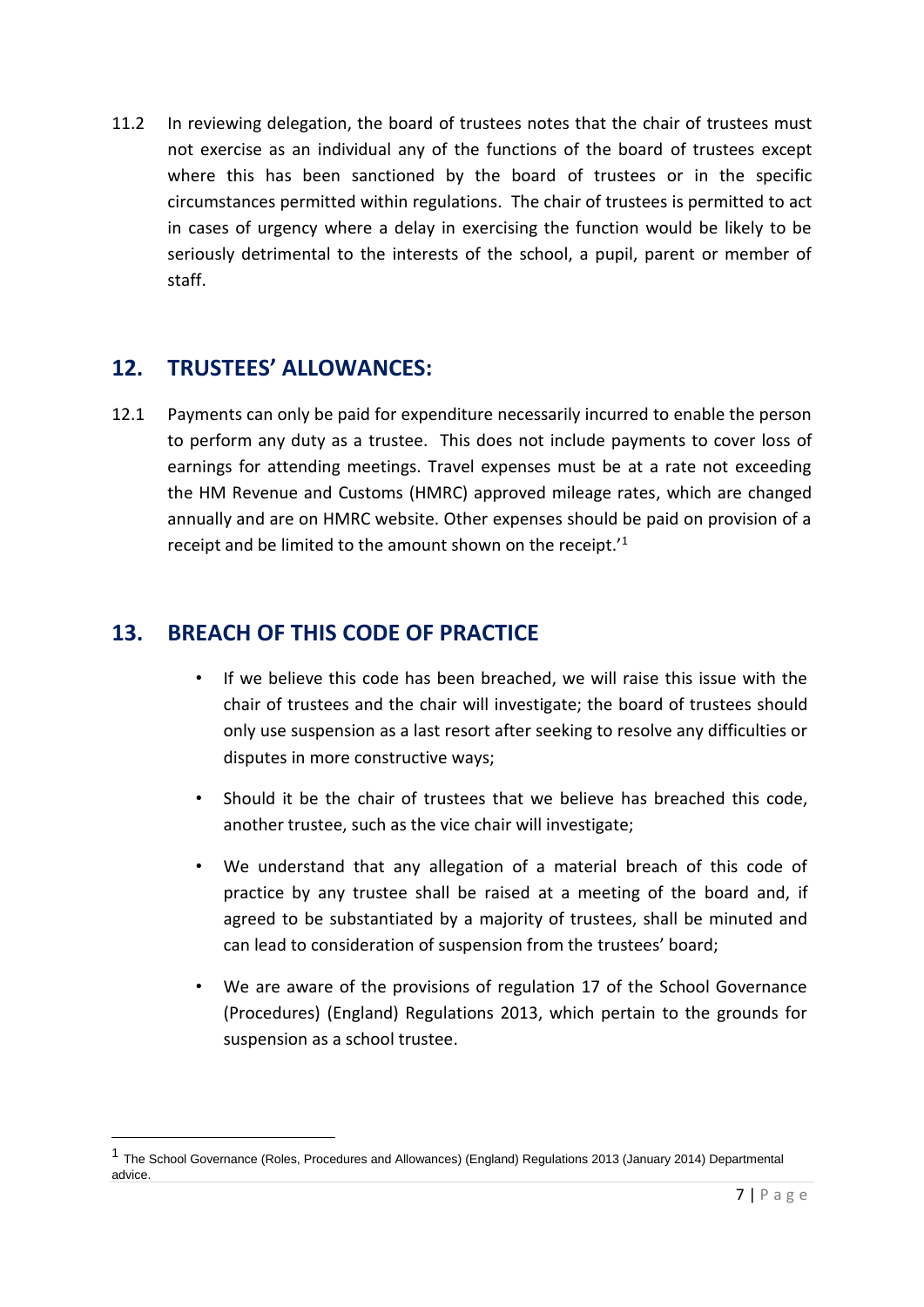# **14. AT COST REQUIREMENTS**

- 14.1 Subject to a trust **must** pay no more than 'cost' for goods or services provided to it by the following persons ('services' do not include services provided under a contract of employment):
	- any member or trustee of the academy trust
	- any individual or organisation connected to a member or trustee of the academy trust. For these purposes the following persons are connected to a member, or trustee:
	- a relative of the member or trustee. A relative is defined as a close member of the family, or member of the same household, who may be expected to influence, or be influenced by, the person. This includes, but is not limited to, a child, parent, spouse or civil partner
	- an individual or organisation carrying on business in partnership with the member, trustee or a relative of the member or trustee
	- a company in which a member or the relative of a member (taken separately or together), and/or a trustee or the relative of a trustee (taken separately or together), holds more than 20% of the share capital or is entitled to exercise more than 20% of the voting power at any general meeting of that company
	- an organisation which is controlled by a member or the relative of a member (acting separately or together), and/or a trustee or the relative of a trustee (acting separately or together). For these purposes an organisation is controlled by an individual or organisation if that individual or organisation is able to secure that the affairs of the body are conducted in accordance with the individual's or organisation's wishes
	- any individual or organisation that is given the right under the trust's articles of association to appoint a member or trustee of the academy trust; or any body related to such individual or organisation
	- any individual or organisation recognised by the Secretary of State as a sponsor of the academy trust; or any body related to such individual or organisation.
- 14.2 A body is related to another individual or organisation if it: is controlled by the individual or organisation; or controls the organisation; or is under common control with the individual or organisation. For these purposes control means:
	- holding more than 20% of the share capital (or equivalent interest), or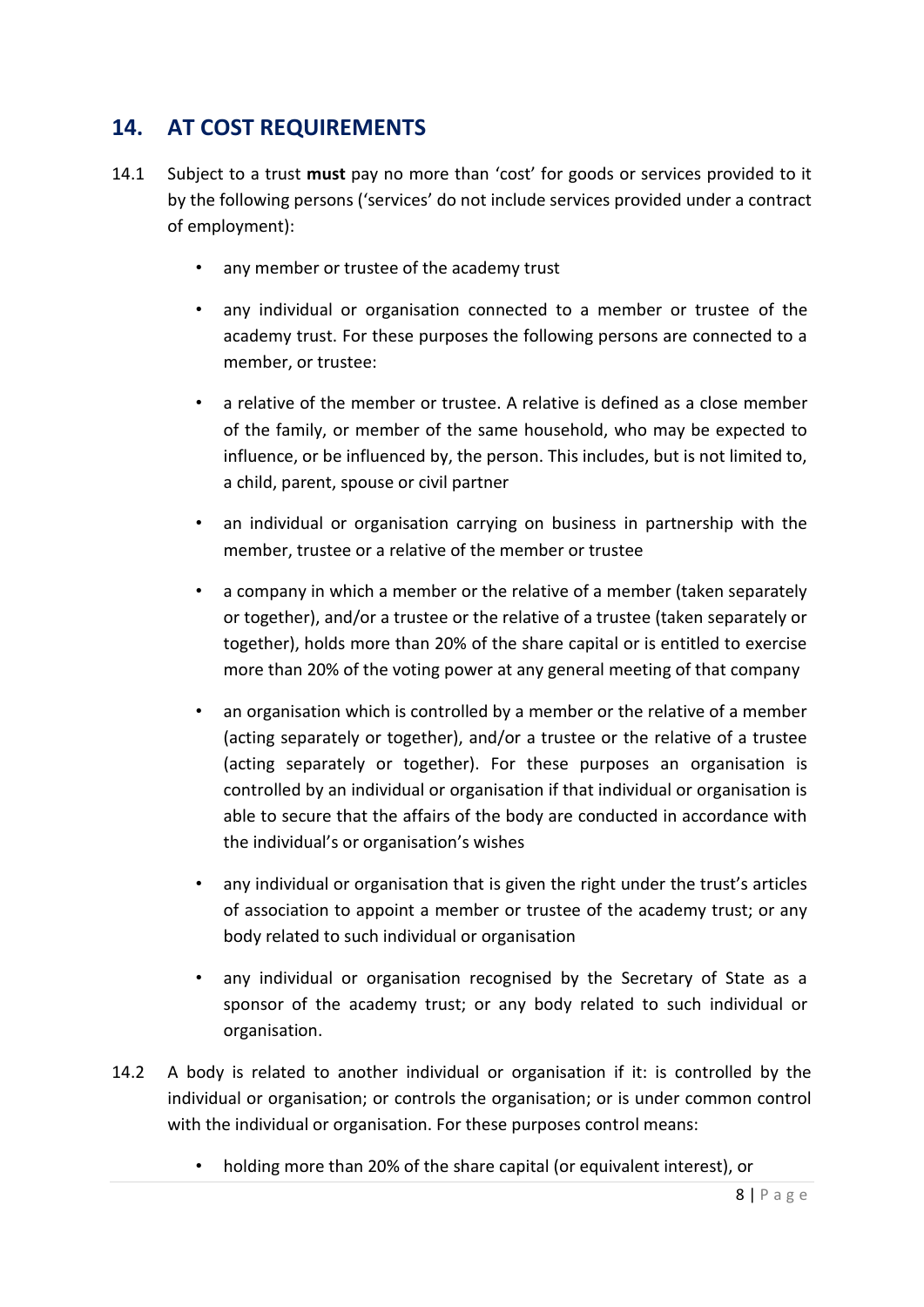- having the equivalent right to control management decisions of the body, or
- having the right to appoint or remove a majority of the board or board of trustees.
- 14.3 The 'at cost' requirement does not apply to the trust's employees unless they are also one of the parties described in section 'At cost requirements'.
- 14.4 Whilst these provisions do not apply to contracts of employment, the same principles of securing value for money and using public money properly, including managing conflicts of interest, will still apply. Salaries paid should be appropriate to the individual's skills and experience and the salary rates paid in the wider market.
- 14.5 Should any staff/personnel of an individual or organisation referred to in section 'At cost requirements' be based in, or work from the premises of, the academy trust, that individual/ organisation and the trust **must** agree an appropriate sum to be paid to the trust for such use/occupation of the premises, save to the extent that they are carrying out work for the trust.

#### **15. EFFECTIVE DATE**

15.1 The 'at cost' requirement applies to contracts for goods and services from a connected party agreed by the academy trust on or after 7 November 2013.

#### **16. DE MINIMIS**

16.1 The 'at cost' requirement applies to contracts for goods and services from a connected party exceeding £2,500, cumulatively, in any one financial year of the trust. For these purposes, where a contract takes the trust's cumulative annual total with the connected party beyond £2,500, the element above £2,500 must be at no more than cost.

### **17. PROFESSIONAL SERVICES**

17.1 In relation to organisations supplying legal advice or audit services to the academy trust, the 'at cost' requirement applies where the organisation's partner directly managing the service is a member or trustee of the trust but not in other cases for those organisations. The published ethical standards for auditors also prevent